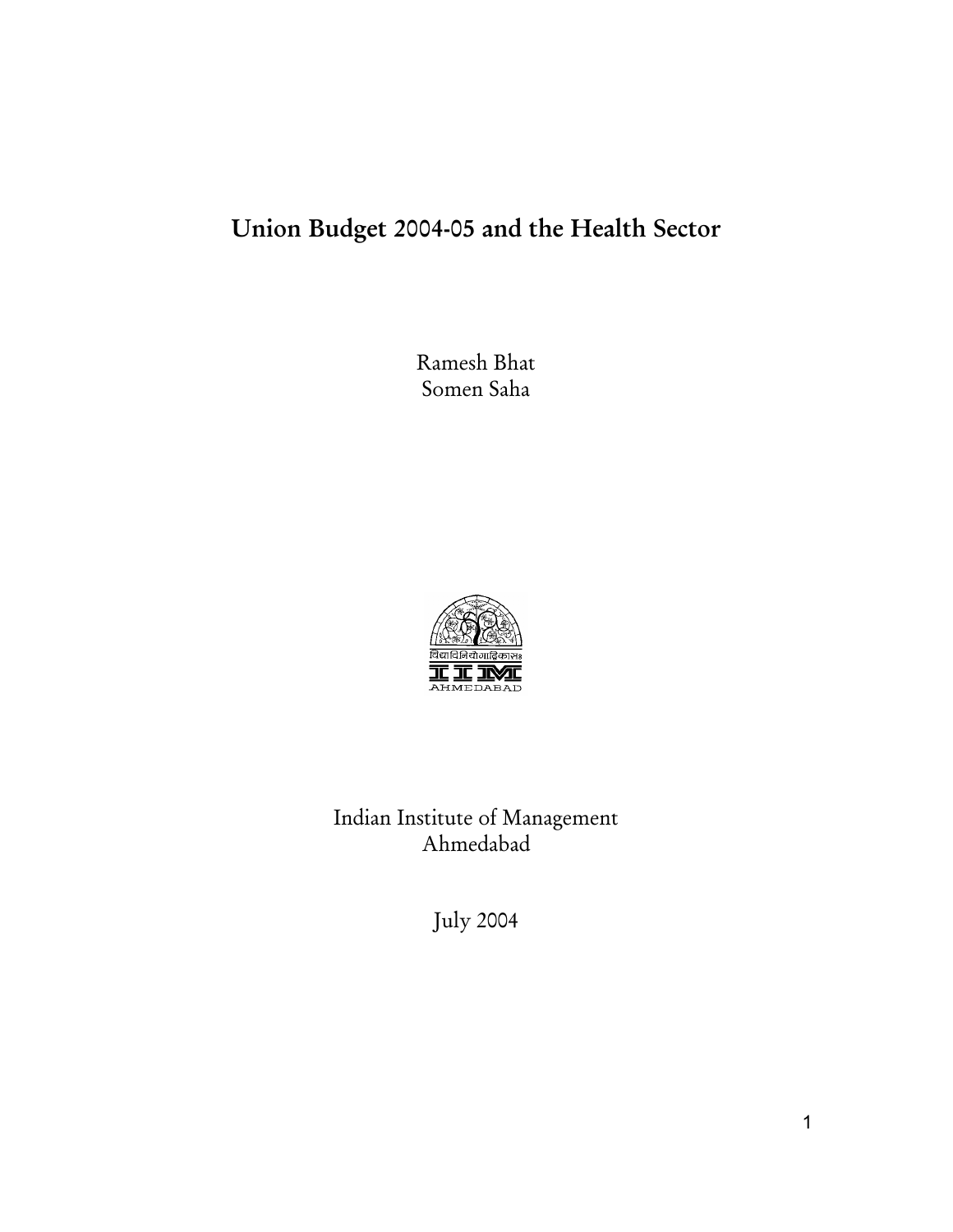# Union Budget 2004-05 and the Health Sector

#### Abstract

The Union Budget 2004-05 of Government of India in some way marks a deviation from its preceding budgets in terms of its specific focus on social sector. The budget document is basic policy paper of the government and in some sense provides a mirror of government's priorities. However, one basic question remains how to translate these policies into implementable plans and how to make sure that the government is able to deliver the planned development. Many times we focus on priorities and policies without giving due consideration to ground level realities and the policy pronouncements remain rhetoric. In some ways the recent budget has done the same with the health sector. There is probably lack of clarity on issues the health sector is facing. We aim at addressing some of these issues in context of health sector and describe how this year's budget has missed the focus.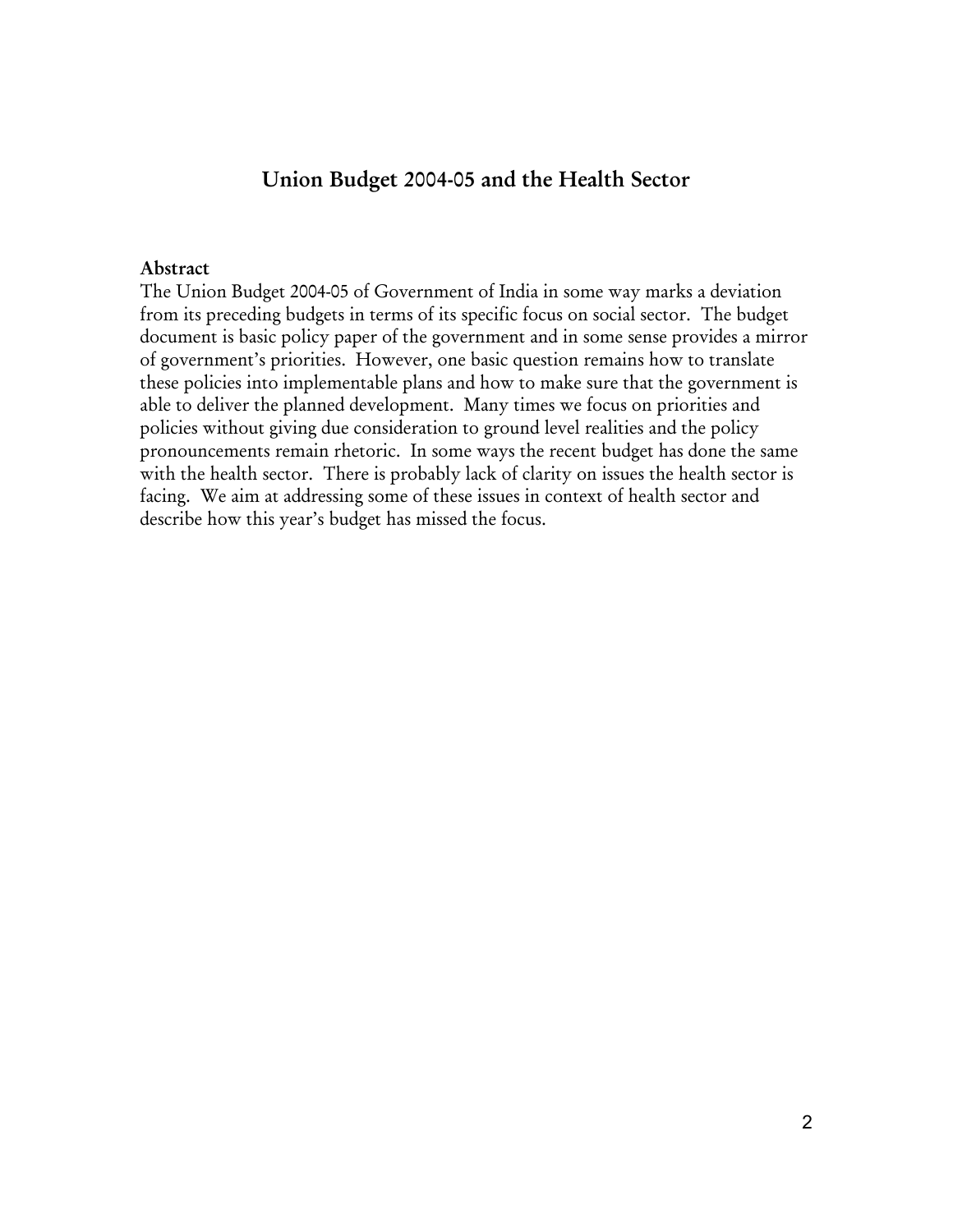# Union Budget 2004-05 and the Health Sector

The Union Budget 2004-05 of Government of India in some way marks a deviation from its preceding budgets in terms of its specific focus on social sector. The focus of the new government on planned development towards the agriculture, rural development and poverty alleviation has been emphasised. The Union Budget document has the main limitation that it is essentially a policy paper and not a plan document. It is in some sense a mirror of government's priorities and the current budget of the United Progressive Alliance government. However, one basic question in the whole process is how to translate these policies into implementable plans and how to make sure that we are able to deliver the planned development. Many times we focus on priorities and policies without giving due consideration to ground level realities and the policy pronouncements remain rhetoric. In some ways the recent budget has done the same with the health sector. There is probably lack of clarity on issues the health sector is facing. We aim at addressing some of these issues in context of health sector and describe why this year's budget has missed the focus.

## I. Health sector and CMP: UPA's priorities

The National Common Minimum Programme (CMP) of the United Progressive Alliance (UPA) government contains four important guidelines for the health sector: (a) increasing allocation to 2-3 per cent of GDP; (b) major expenditure on primary health care and communicable diseases with political backing for HIV/AIDS control; (c) health insurance for the poor; and (d) regulation of drug prices for 'life-saving' drugs and revival of public sector production units. The Common Minimum Programme (CMP) has focused on building a stronger and competent health system for the rural India.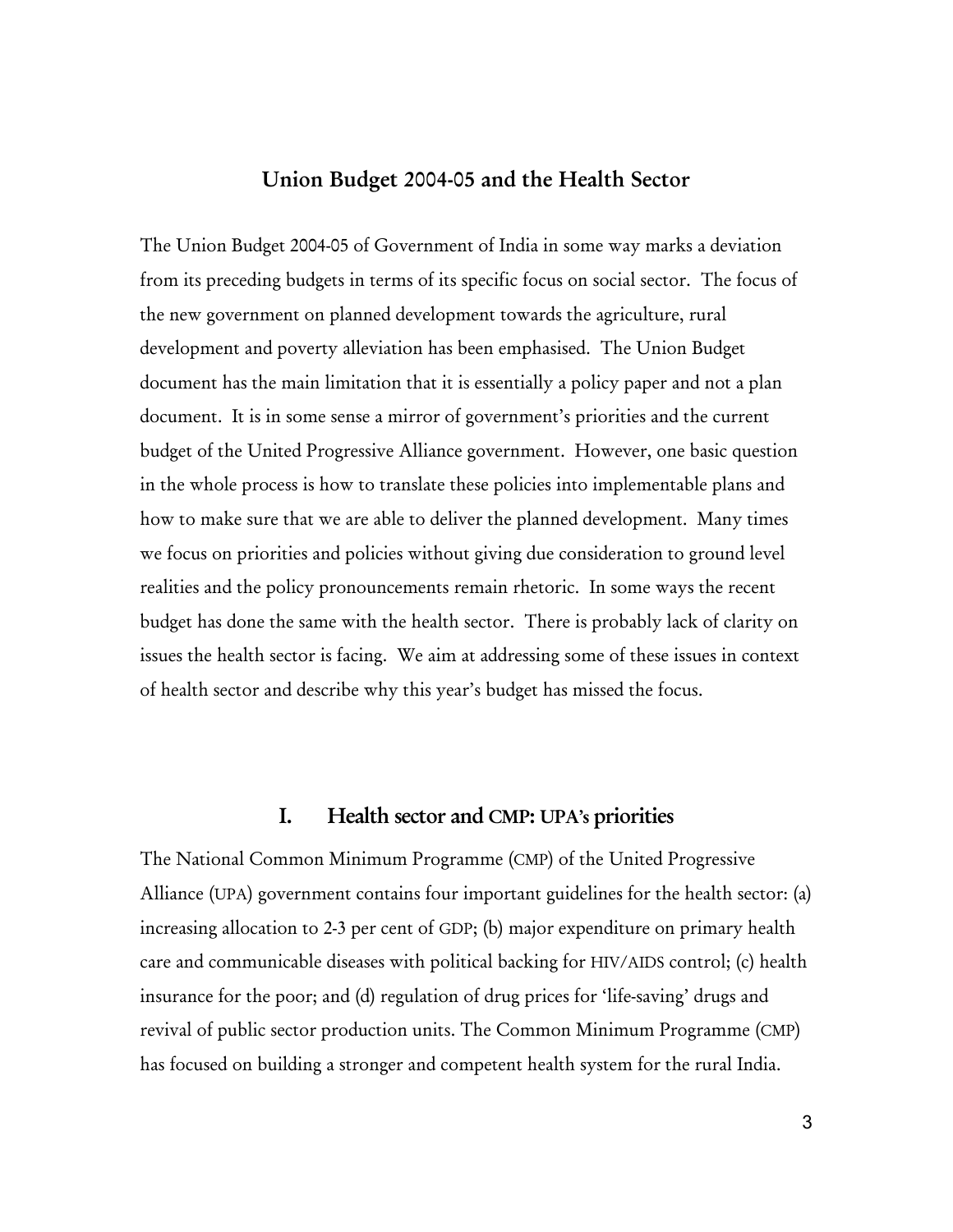The first budget of the UPA government has given a broad guideline on the government's plan to address these issues.

## II. Budget allocations to health sector

This year's budget has done very little towards making move towards achieving goal of spending 2 to 3 per cent of GDP on health. Out of the total central budget outlay, for the year 2004-05, of Rs. 1637.20 billion, Rs. 74.81 billion is allocated for Ministry of Health and Family Welfare, which marks 4.6 per cent of the total budget allocation (see Table 1).

| Table 1:                                                             | Central Plan Outlay for Ministry of Health & Family Welfare (millions of rupees) |                         |                        |  |  |
|----------------------------------------------------------------------|----------------------------------------------------------------------------------|-------------------------|------------------------|--|--|
|                                                                      | 2003-04                                                                          | 2003-04                 | 2004-05                |  |  |
| <b>Expenditure Head</b>                                              | <b>Budget Estimate</b>                                                           | <b>Revised Estimate</b> | <b>Budget Estimate</b> |  |  |
| Department of Health                                                 | 15500                                                                            | 14480                   | 18000                  |  |  |
| Department of AYUSH*                                                 | 1500                                                                             | 1350                    | 1810                   |  |  |
| Department of Family                                                 | 49300                                                                            | 47000                   | 55000                  |  |  |
| Welfare                                                              |                                                                                  |                         |                        |  |  |
| Total for MoHFW**                                                    | 66300                                                                            | 62830                   | 74810                  |  |  |
| Total Central Outlay                                                 | 1478930                                                                          | 1417660                 | 1637200                |  |  |
| * AYUSH: Ayurveda, Yoga and Naturopathy, Unani, Sidha and Homeopathy |                                                                                  |                         |                        |  |  |
| ** MoHFW: Ministry of Health and Family Welfare.                     |                                                                                  |                         |                        |  |  |
| Source: Budget 2004-05                                               |                                                                                  |                         |                        |  |  |

Independent estimates suggest that implementing the CMP promise on education, health and employment could cost the exchequer up to Rs. 3000 billion, but the Finance Minister has provided only Rs. 100 billion extra for this in the 2004-05 Budget. Health being a state subject most of the resource come from budgetary allocations at state level. The central government finances only national health programmes and family welfare programme. Therefore, augmenting resources to health sector depends on ability of the state governments to allocate higher budgetary support to the health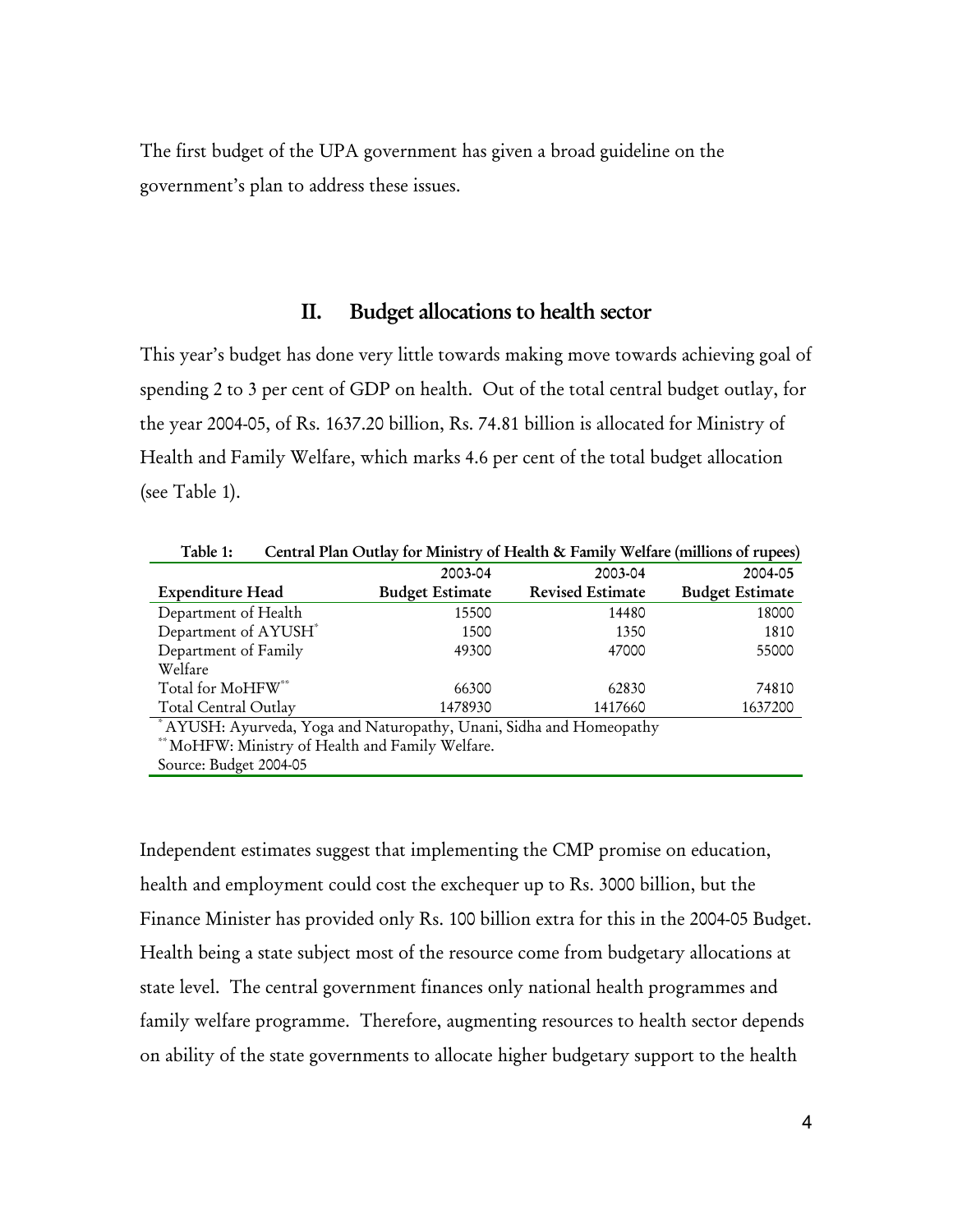sector.

Health being State subject in India much depends on the ability of the State governments to allocate higher budgetary support to health sector. This *inter alia* depends on the current levels of spending, what target spending as per cent of income the State governments assume to spend on health and given fundamental relationship between income levels and public expenditures, how fast expenditures can respond to rising income levels. The data on public expenditures of 14 major states in India on health suggest that at state level, governments have target of allocating only about 0.43 per cent of State gross domestic product (SGDP) to health and medical care. This does not include the allocations received under central sponsored programmes such as family welfare. Given this level of spending at current levels and the fiscal position of state governments the goal of spending 3 per cent of GDP on health looks very ambitious goal. The analysis of data also suggests that elasticity of health expenditure with SGDP is 0.68 which suggest that for every one percent increase in state per capita income the per capita public healthcare expenditure has increased by around 0.68 per cent. During the period 1990 to 2002 analysis of total revenue expenditure for 14 states in India shows that in case of 4 state government's expenditure on health has declined in real terms and on all-India basis increased by only 7.34 per cent in real terms (see Table 2).

|                | Change*   |           |           | Percentage Change |           |            |
|----------------|-----------|-----------|-----------|-------------------|-----------|------------|
|                | 1990-1996 | 1996-2002 | 1990-2002 | 1990-1996         | 1996-2002 | 1990-2002  |
| Andhra Pradesh | $-211.1$  | 263.4     | 52.3      | $-28.16%$         | 48.92%    | 06.98%     |
| Assam          | 3.4       | $-15.5$   | $-12.1$   | 00.56%            | $-02.56%$ | $-02.01%$  |
| Bihar          | $-111.7$  | 160       | 48.2      | $-26.25%$         | 50.96%    | 11.33%     |
| Gujarat        | $-156.6$  | 110.3     | $-46.3$   | $-17.48%$         | 14.91%    | $-05.17\%$ |
| Karnataka      | $-103.6$  | 270.3     | 166.7     | $-13.23\%$        | 39.79%    | 21.30%     |
| Kerala         | $-73.2$   | 172.2     | 99.1      | $-07.99\%$        | 20.43%    | 10.81%     |
| Madhya Pradesh | $-103.6$  | 161.1     | 57.5      | $-18.54\%$        | 35.41%    | 10.30%     |
| Maharashtra    | $-144.2$  | 278.3     | 134.1     | $-16.80%$         | 38.97%    | 15.62%     |
| Orissa         | $-186.9$  | 154.3     | $-32.6$   | $-30.32\%$        | 35.92%    | $-05.29%$  |
| Punjab         | $-414.9$  | 583.8     | 168.9     | $-33.29%$         | 70.20%    | 13.55%     |

Table 2: Growth of Per Capita Public Healthcare Expenditure (in real terms)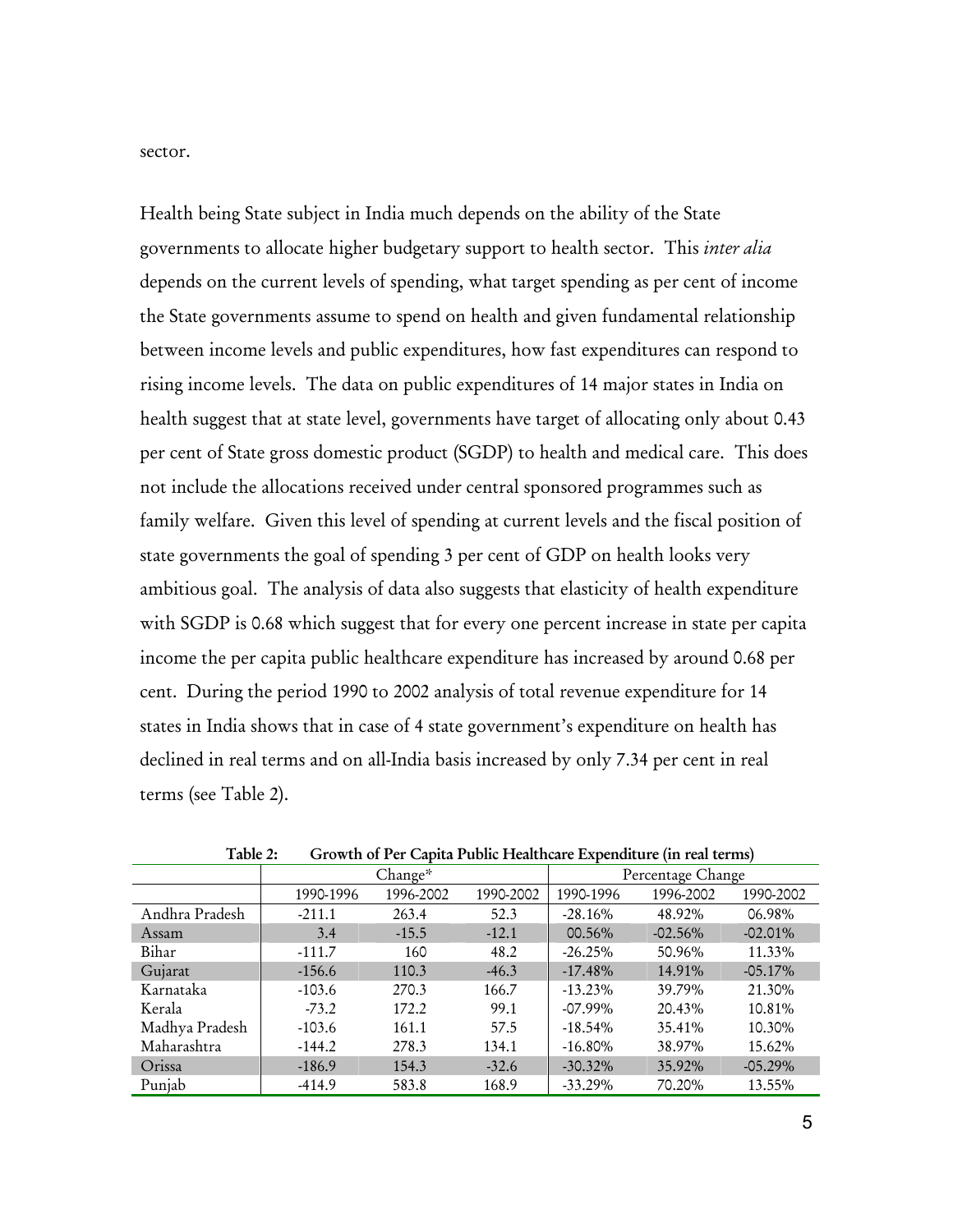| Rajasthan                     | -86.7    | 152.1  | 65.5     | $-10.95\%$  | 21.60%    | 08.28%     |
|-------------------------------|----------|--------|----------|-------------|-----------|------------|
| Tamilnadu                     | -44.6    | 134.5  | 89.9     | $-0.5.07\%$ | 16.09%    | 10.20%     |
| Uttar Pradesh                 | $-160$   | $-5.3$ | $-165.2$ | $-26.40\%$  | $-01.18%$ | $-27.27\%$ |
| West Bengal                   | $-35.5$  | 251.8  | 216.3    | $-05.69\%$  | 42.76%    | 34.64%     |
| All India (States)            | $-107.8$ | 160.8  | 53.1     | $-14.90\%$  | 26.14%    | 07.34%     |
| * Figures are in Rs. millions |          |        |          |             |           |            |

During this period the central government allocations to health sector has increased from 7 per cent to 13 per cent to meet some challenge but this has not been sufficient. The state initiatives towards augmenting the resources to health sector are missing. During the years 1990-2002 the public expenditure on health as per cent of state GDPs has gone down in all 14 major states (see Table 3). The results of this trend are obvious. The supply of healthcare in rural and remote areas of the country is far from satisfactory - a fact recognised by even the Economic Survey 2004. With the government health centres and hospitals suffering from chronic understaffing, lack of medicine and over-crowding, people, including the poor move towards individual private medical practitioners, comprising of both qualified and non-qualified.

| Table 3:                      | Per cent change in PHCE/GSDP ratio |            |            |  |
|-------------------------------|------------------------------------|------------|------------|--|
|                               | 1990-1996                          | 1996-2002  | 1990-2002  |  |
| Andhra Pradesh                | $-40.51%$                          | 16.46%     | $-30.72%$  |  |
| Assam                         | $-05.79%$                          | $-06.55%$  | $-11.96%$  |  |
| Bihar                         | $-19.21%$                          | $-05.14%$  | $-23.36%$  |  |
| Gujarat                       | $-38.11%$                          | $-07.95%$  | $-43.03\%$ |  |
| Karnataka                     | $-31.08\%$                         | $-00.33%$  | $-31.31\%$ |  |
| Kerala                        | $-31.20%$                          | $-05.61%$  | $-35.07\%$ |  |
| Madhya Pradesh                | $-31.14%$                          | 18.24%     | $-18.58%$  |  |
| Maharashtra                   | $-37.15%$                          | 21.36%     | $-23.72\%$ |  |
| Orissa                        | $-31.53\%$                         | 16.30%     | $-20.37%$  |  |
| Punjab                        | $-40.24%$                          | 44.05%     | $-13.91\%$ |  |
| Rajasthan                     | $-26.81%$                          | $-00.74%$  | $-27.35\%$ |  |
| Tamilnadu                     | $-30.40\%$                         | $-11.56%$  | $-38.45%$  |  |
| Uttar Pradesh                 | $-28.96\%$                         | $-12.90\%$ | $-38.12%$  |  |
| West Bengal                   | $-25.90\%$                         | 03.49%     | $-23.31%$  |  |
| Source: Bhat and Jain (2004a) |                                    |            |            |  |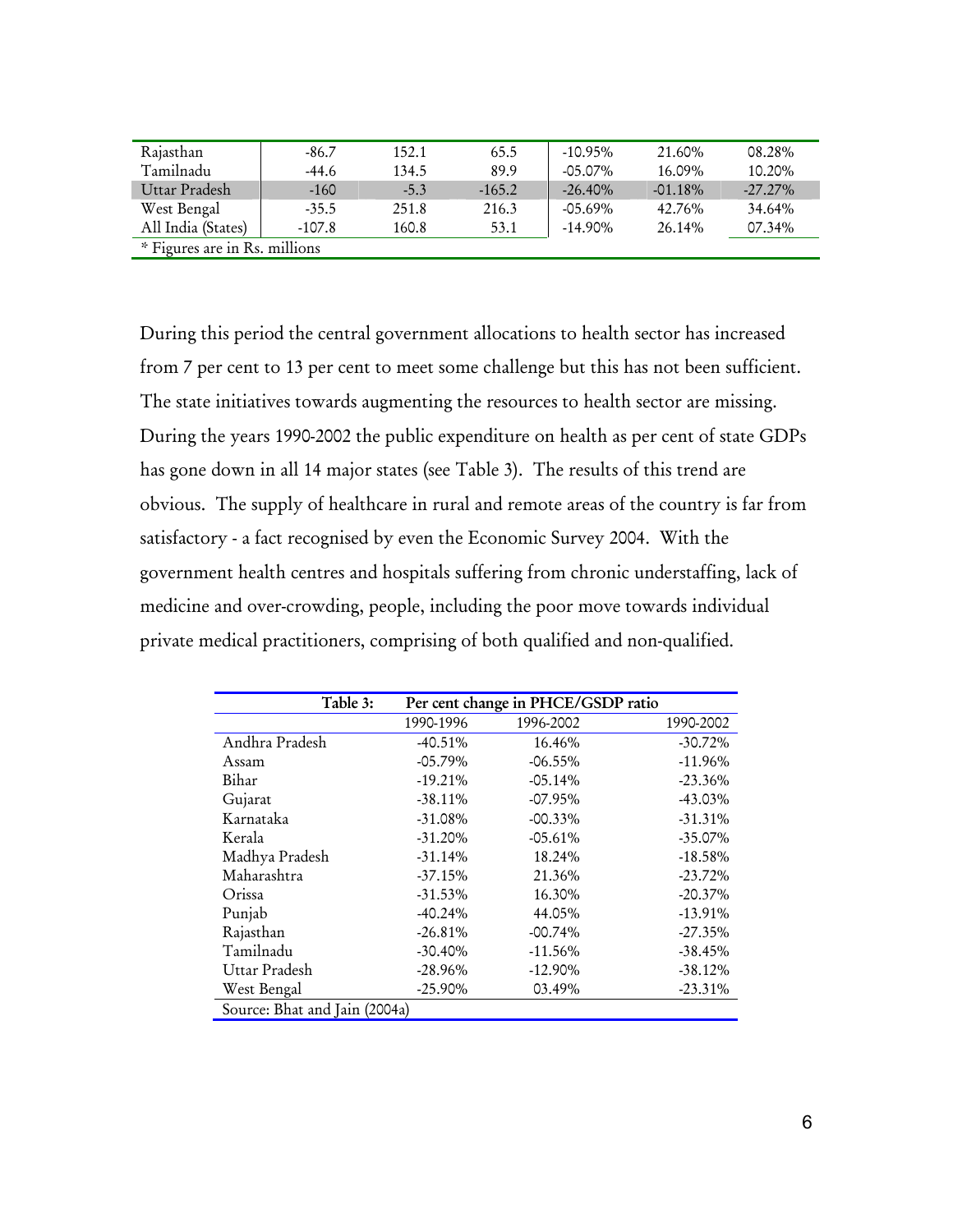The current levels of spending and its relationship with level of income do not promise that health sector will be able to mobilise higher levels of public funding. Something needs to be done to change these relationships drastically. There are no promises in this direction.

# III. Health insurance

The Budget has contemplated two developments for the insurance sector. These focus on redesigning the Universal Health Insurance Scheme and liberalising private foreign ownership of insurance companies by increasing FDI limits.

#### Redesigning the Universal Health Insurance Scheme

The Budget 2004-05 proposes to redesign the Universal Health Insurance Scheme (UHIS). This scheme was launched in 2003-04 by focusing it exclusively on persons and families below the poverty line. The revised premium would be Rs. 165 for individuals, Rs. 248 for a family of five and Rs. 330 for a family of seven, without any reduction in benefit. The government proposes to subsidise the premium at the rate of Rs. 200 for an individual, Rs. 300 for a family of five and Rs. 400 for a family of seven. The reason given by the Finance Minister is that BPL families do not have an ability to pay the premium.

Up to  $31<sup>st</sup>$  March 2004 that is around a year after the launch of the scheme, 1.16 million persons have been covered under the scheme (Economic Survey 2004) of which 11,408 persons were BPL (Finance Minister' Speech 2004). This is about 1 per cent of the total persons covered. The total population living in India below poverty line is 26.1 per cent in 1999-00 which in absolute term is 260.3 million (Economic Survey 2004). The scheme was expected to cover 10 million that are below poverty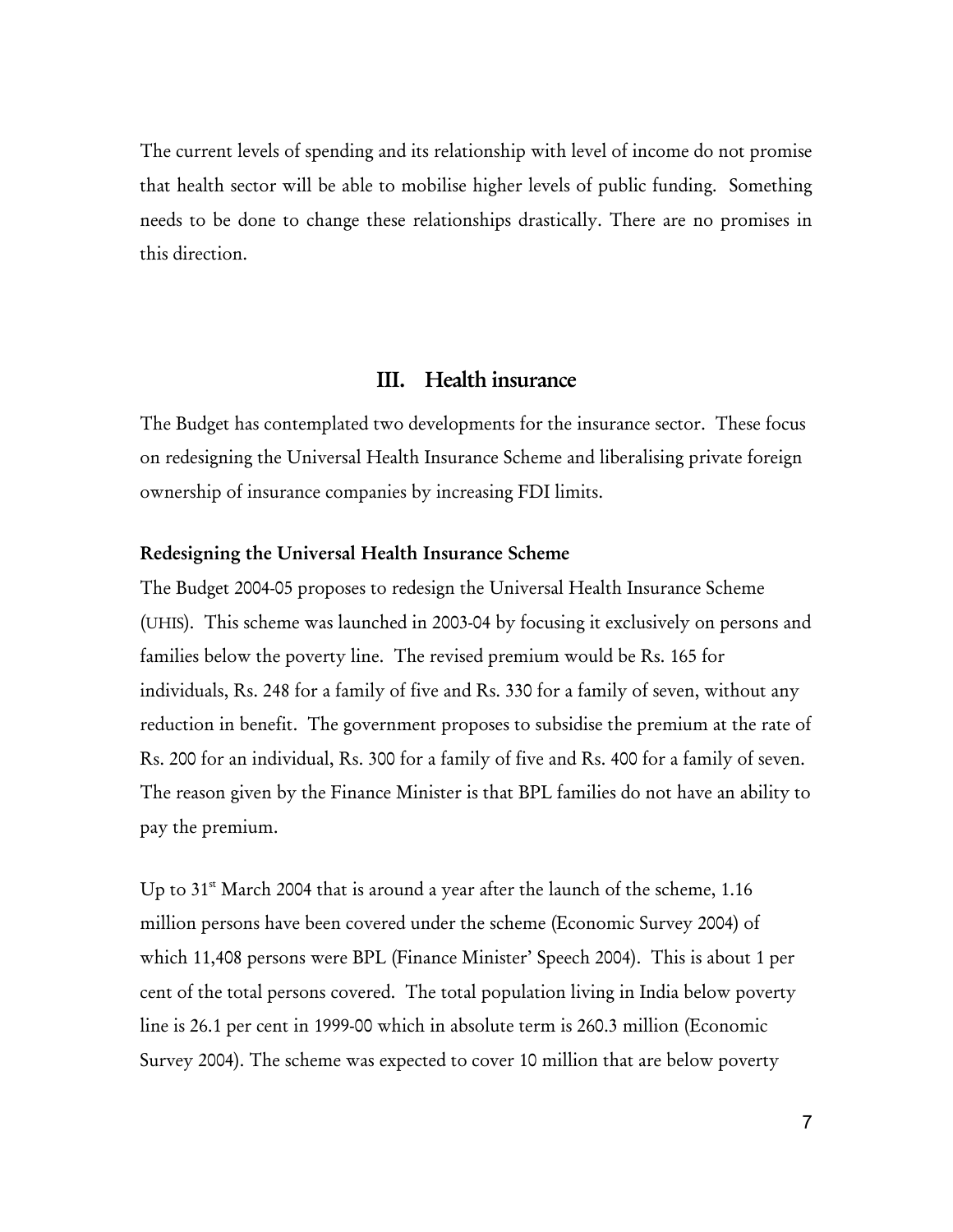line in the first year. As against this the government has been able to achieve only 0.001 per cent only.

The UHIS has been designed to keep the transaction cost low. Given the level of competition in market place and the way such schemes are delivered to its beneficiaries, it looks very unlikely that public insurance companies will show interest in the scheme, leave aside private insurers. Ultimately it is agents who sell the insurance and not insurance companies per se. Outpatient care has been kept outside the ambit of this scheme. Many micro level experiments on community based health insurance suggest that having options for outpatient care through some scheme increases the acceptability of the scheme (Ahuja, 2004). All pre-existing diseases including maternity benefit, HIV/AIDS are kept as exclusion clause for the policy. The scheme only takes care of hospitalisation. The conditions laid down for this purpose are that hospital should be minimum of 15 beds (10 in case of class 'C' cities having a population less than 5 lakhs) with fully equipped OT, fully qualified nursing staff round the clock and fully qualified doctor should be in charge round the clock. We do not think some of these conditions are being met by majority of health facilities in India.

Maternity benefit and outpatient care is significant among the poor as total fertility rate is around 2.91, that is every woman in her reproductive age is expected to undergo pregnancy around 3 times. The new "Health Plus Medical Expenses Policy" introduced by The New India Assurance Company Ltd. from the beginning of 2004 has included benefit for maternity as an option with an additional rider (Kar 2004). The rationale for making the scheme exclusively for people living below poverty line is not well understood as it is vulnerable to make the composition of the subscriber pool steeply skewed towards those with very high health risk. The insurance scheme will be marred by adverse selection with little scope to cross-subsidise.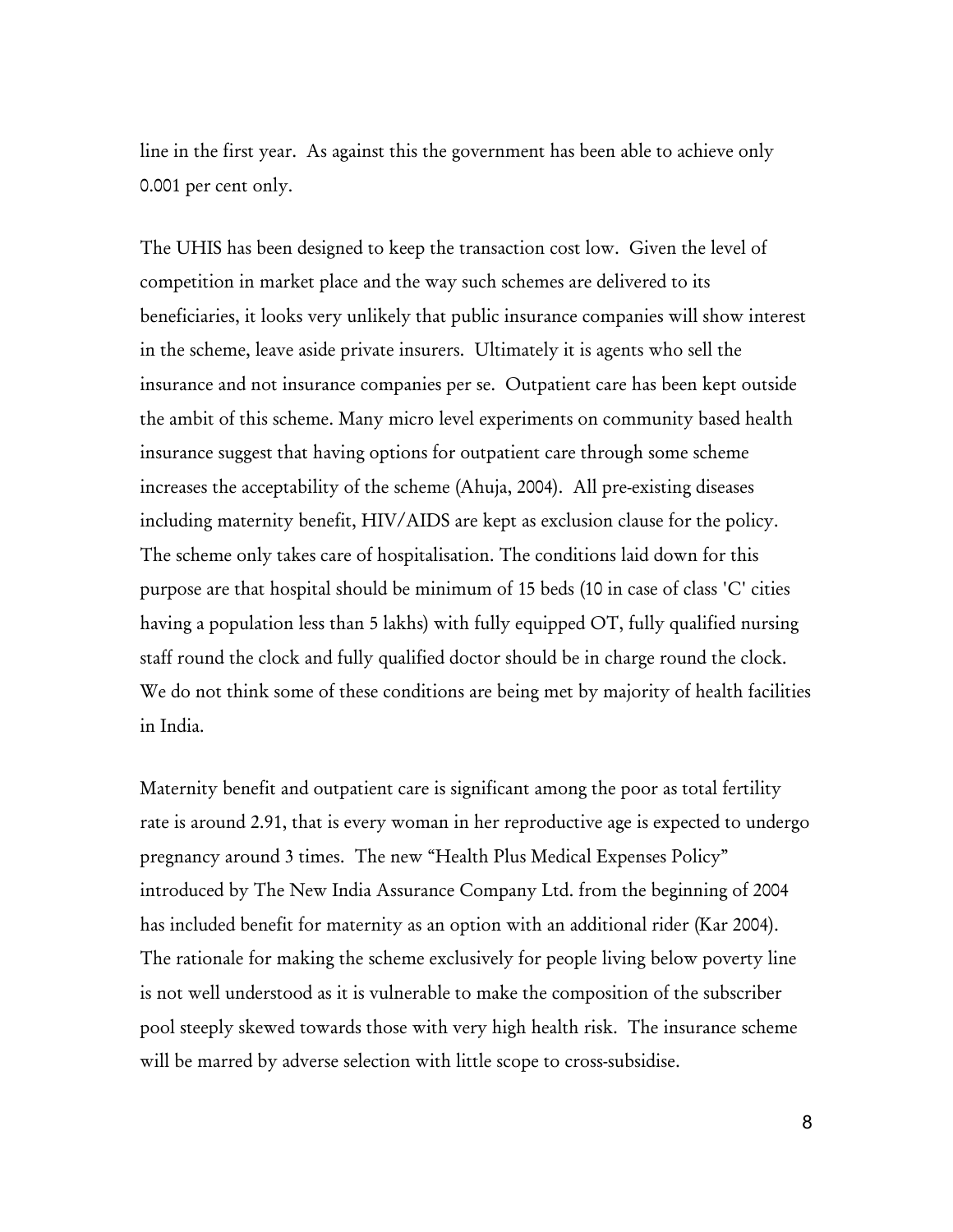Also, it needs to be understood that health insurance per se is just a financing mechanism and do not in any way ensure that health services are delivered efficiently and effectively. In fact there is case that given the complexities of insurance markets, unregulated private medical sector and private voluntary insurance are sure ways of leading the health systems to be cost ineffective, inaccessible and highly inefficient. Expanding the insurance services without considering whether medical services are available or not is sure way of making the scheme dysfunctional from the beginning. Cost and quality of these services are other important factors. Who will regulate the practices of providers? It seems that the government is trying to divert the attention from inefficient healthcare delivery system and has coined the health insurance mantra as if it is going to solve all problems. Health insurance markets are fundamentally complex in nature. In health sector we have neither invested to build capacities to manage these mechanisms nor have we developed adequate regulatory and administrative infrastructure to ensure that such systems work efficiently.

Public health expenditures are necessary to strengthen the service delivery system which is accessible to poor. The public expenditure on health increased from Rs. 28 billion in 1987 to Rs. 169 billion in 2003 at current prices. In comparison to this the private expenditure on health rose from Rs. 95 billion in 1987 to Rs. 1282 billion in 2003 at current prices (Bhat and Jain 2004). About 57 per cent of hospitals and 32 per cent of hospital beds are in the private sector (Bhat 1999) and 80 per cent of 390,000 qualified allopathic doctors registered with Medical Council of India are working in the private sector (Jesani 1989; Bhat 1996). Utilisation studies show that one-third of in-patients and three-quarters of out-patients utilise private healthcare facilities (Duggal and Amin 1989, Yesudian 1990, Visaria and Gumber 1994). With little regulatory structures in place it is not clear how the insurance schemes will function. The absence of third party administrators or similar mechanisms of ensuring cashless facilities in different geographic locations particularly in rural areas means greater problem in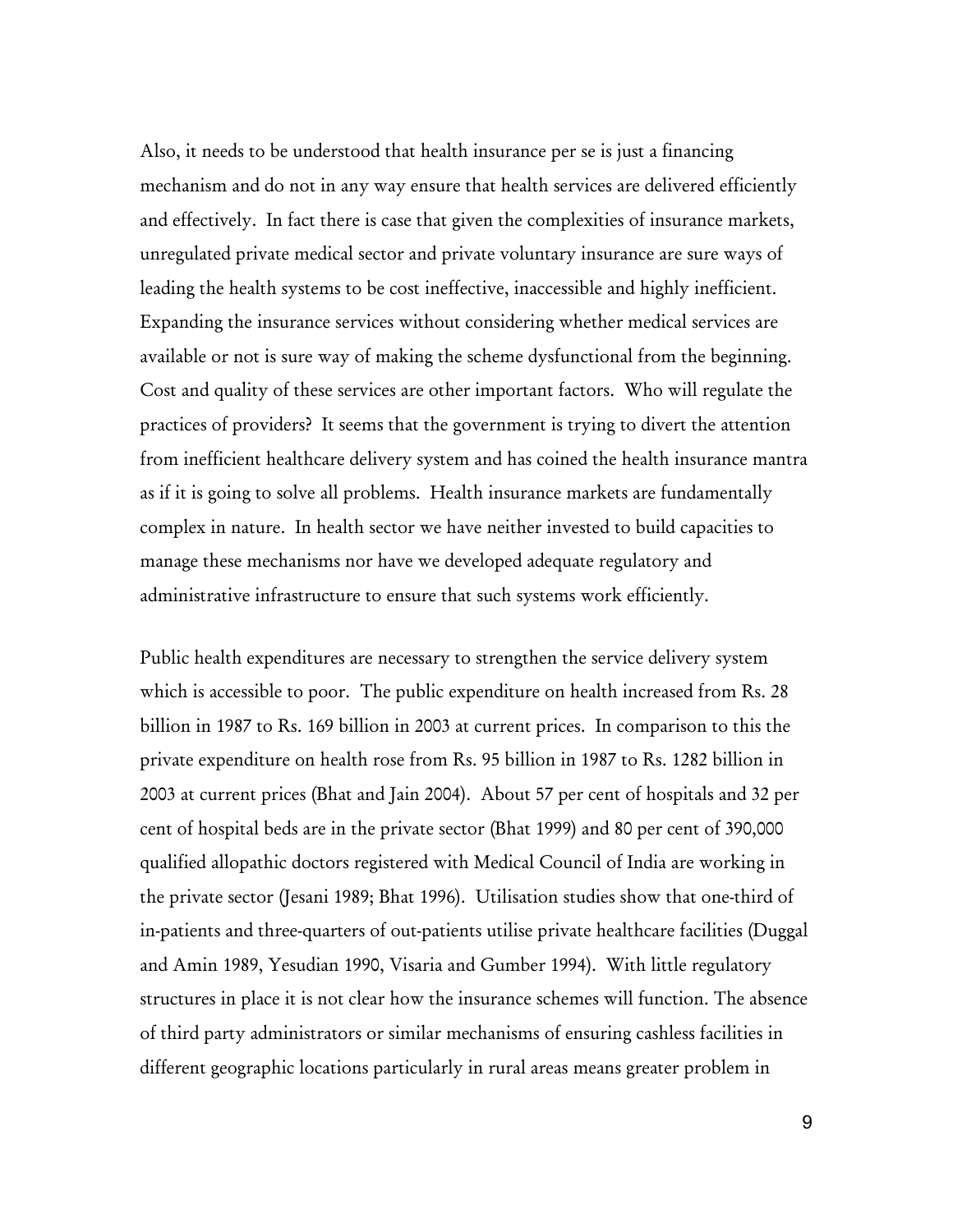claiming reimbursement from the insurance companies, resulting in lower demand for the health insurance.

The experience of community based health insurance initiative by various NGOs suggests unless insurance mechanisms focus on affordability and accessibility, acceptability, effectiveness, using holistic approach, are credible and trustworthy they have little chance to succeed (Jajoo and Bhan 2004). In most places the insurance schemes are part of their existing activities, either income generating activities or health services. However, there are also examples how social insurance can prevent misutilisation of services through co-payment, providing preventive and promotive services (Jajoo and Bhan 2004, Ranson 2003). Unless, a comprehensive approach is taken for provision and access of health security to the poor, merely increasing the subsidy level in insurance schemes is unlikely to help in generating a demand among the community towards the scheme.

## Insurance sector liberalisation

The budget decision to raise foreign equity cap in the insurance sector to 49 per cent would give the global players in insurance added impetus in bringing further technical know-how as well as other expertise in the form of advanced actuarial as well as underwriting practices. These are necessary to make Indian insurance competitive. Given the fact that a vast potential of the market still remains untapped, this step would provide the foreign players the necessary boost to invest further in the insurance sector. Distribution channel statistics for life insurance companies as of  $31<sup>st</sup>$ March, 2003 shows that 46 per cent of life insurance agents were based in rural areas and 26 per cent in case of general insurance agents (IRDA 2002-03). Our rough estimate shows that increasing the Foreign Direct Investment cap in insurance sector will pump in an additional Rs. 6.69 billion in life insurance sector and about Rs. 1.55 billion in general insurance sector of which health insurance is one of the components.

10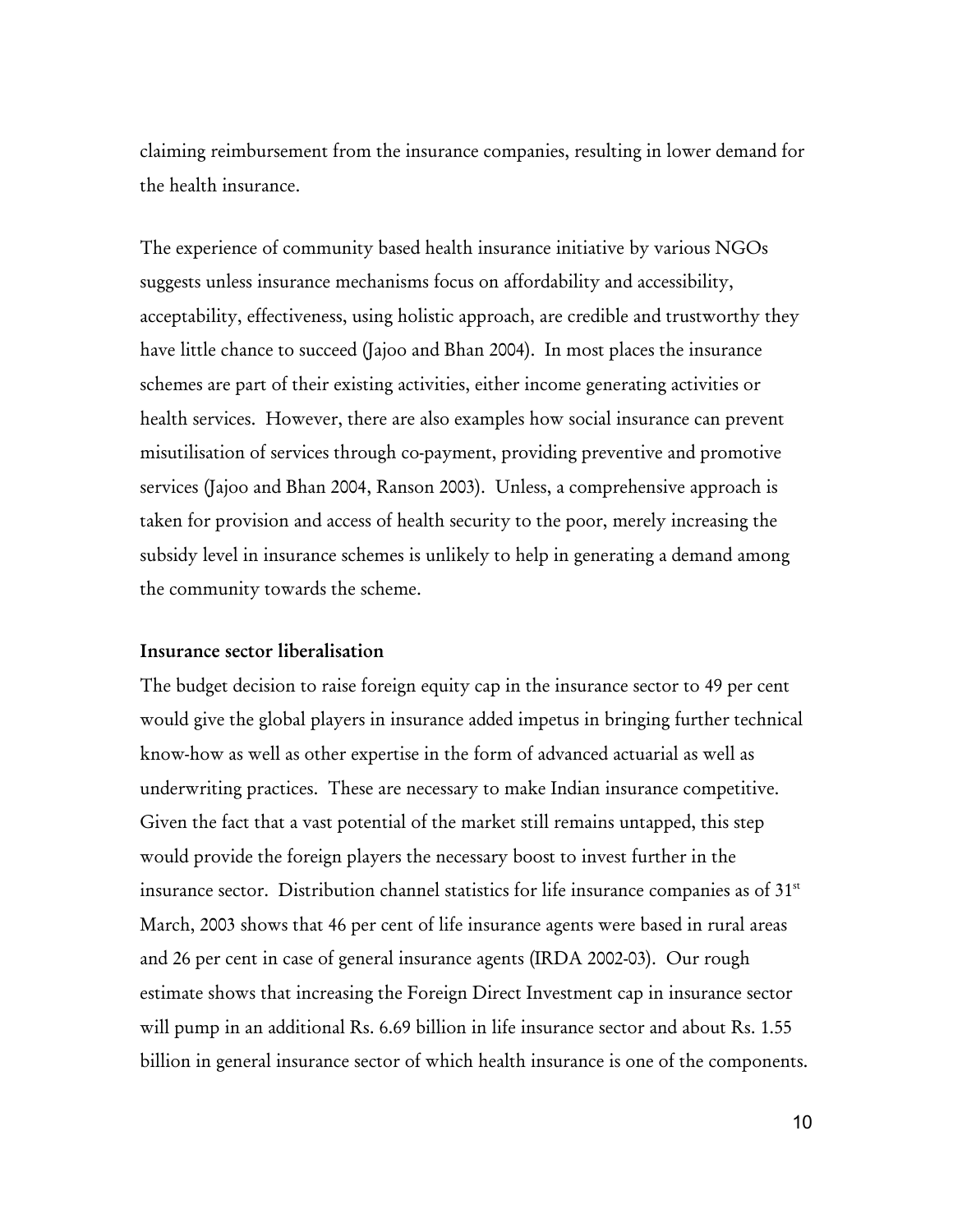One important question to ask is why there is not much activity in health insurance segment. Why is capital not coming for this segment? The development in health insurance segment is affected by whole lot of complexities on demand and supply side factors in health markets, insurance markets and poor data base. The lack of actuarial data for setting premium, lack of proper supply side for delivery of healthcare and lack of standard procedure for costing in hospitals are some examples. The policies can explain intentions but we can not see much implementation if some fundamental conditions for health insurance to work are not addressed.

# IV. Accelerated HIV/AIDS Control Programme

The NCMP of UPA Government, as stated above, has placed a major focus on addressing the pandemic of HIV/AIDS with political backing for such programmes. In cognizance, the budget speech of Finance Minister has called for the need for bold and determined efforts to achieve zero-level growth of HIV/AIDS (the target is to achieve zero-level growth of HIV/AIDS by 2007). The Finance Minister has also called for bringing primary health centres to monitor HIV/AIDS and has allocated Rs. 2590 million for control of HIV/AIDS. Although this type of political commitment at the highest level for control of HIV/AIDS is a welcoming step to build up effective prevention and control against the virus, the problematic areas lie in delivery mechanism, a point we have discussed earlier. HIV/AIDS has taken a dreaded figure in India now. One in seven HIV infected people are from India (UNAIDS 2004) and NACO surveillance data on AIDS cases in India shows that India has now 5.1 million HIV positive cases up from 4.5 million in 2002. In such case an allocation of Rs. 2590 million is welcome step. The commitment from the government side may also help us to attract more funds to handle the problem. However only allocation of funding in this sector is not enough, the need of the time is to have a more efficient mode of utilisation of the fund and device programme which can have maximum impact in the

11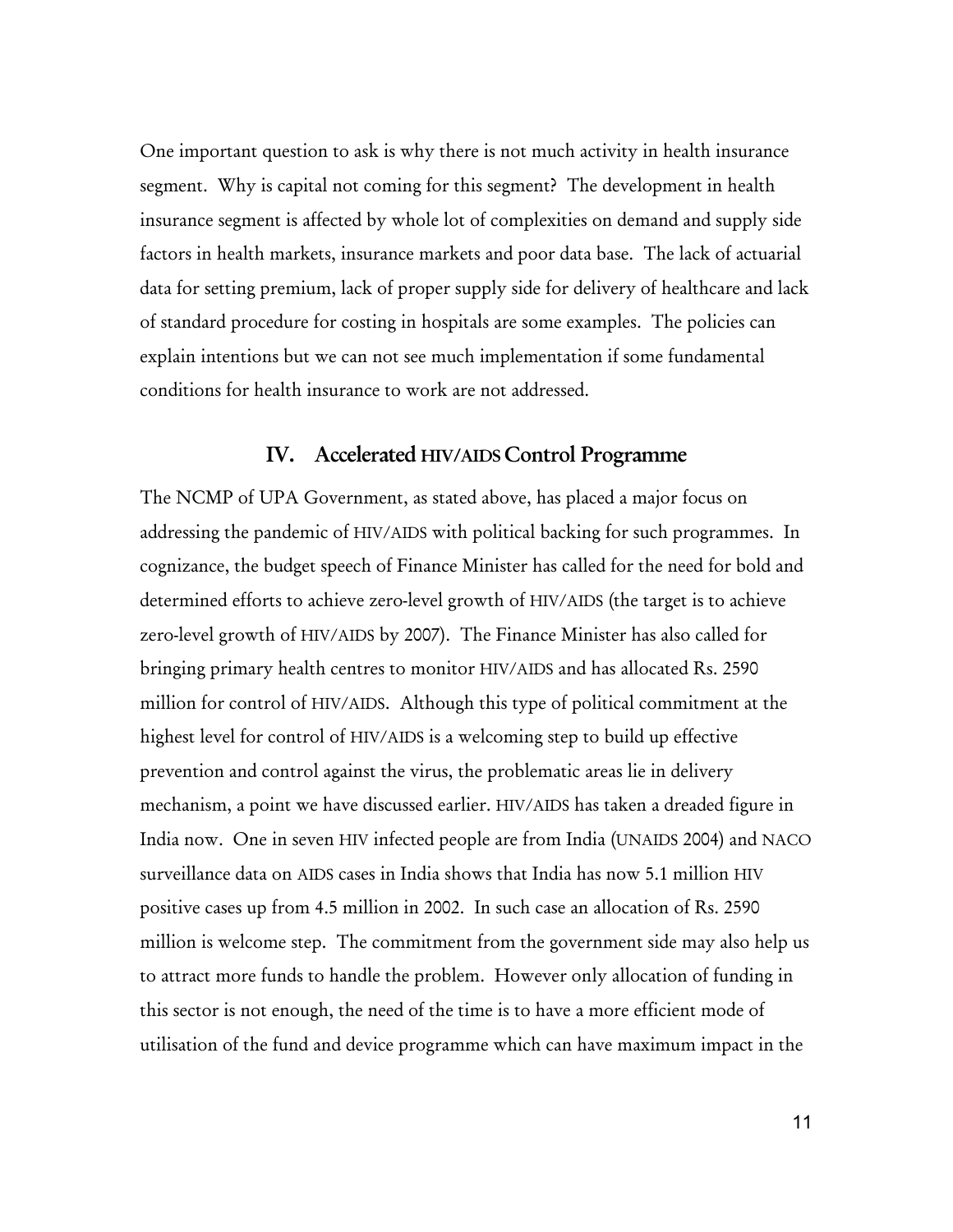community. The point of reference is made here for the following two reasons:

First, there is necessity of developing a greater accountability of sources and utilisation of the fund. There is nothing of the sort in place to track resource flows and its utilisation for HIV/AIDS control programme in India. The influx of funding raises concern about the potential administrative burden placed upon countries and organisations that receives the financing: Will they be able to allocate the new resources towards the most effective HIV/AIDS interventions (PHR Plus 2004). Foreign funds are often regarded as "safe investments" as they come with their own set of norms regarding purchase of drugs, equipment etc. A very vivid example of how funds were misutilised was given by Abusaleh Shariff, chief economist at the National Council for Applied Economic Research (TOI July 10, 2004) "Of the Rs 5000 crore set aside for centrally sponsored employment generation programmes, the states utilise no more than 50 per cent of the budgetary allocation, as a result of which they are in no position to claim higher funds the next time round. But what is less known is that of the 50 per cent supposedly utilised, only 40 per cent is actually deployed towards the project in question. This is revealed in the 'accounts' put together by the Reserve Bank of India two years after the budgetary allocations are made. Therefore, only 20 per cent of the sum set aside by the Centre actually reaches the ground, and even in that there are leakages." Similar utilisation levels in public expenditure may also be found in funds allocated for the public health sector.

Second, the Finance Minister has called for bringing Primary Health Centre in the centre stage for monitoring of HIV/AIDS programme. A review of the health centre in rural areas leaves the following disappointing fact that employees at health centres are not available on holidays and vacations, which are nearly 40 per cent of days in a year in India in government services (Mavalankar 1999a). In the absence of staff, there is none at primary health centres and community health centres to provide care. It is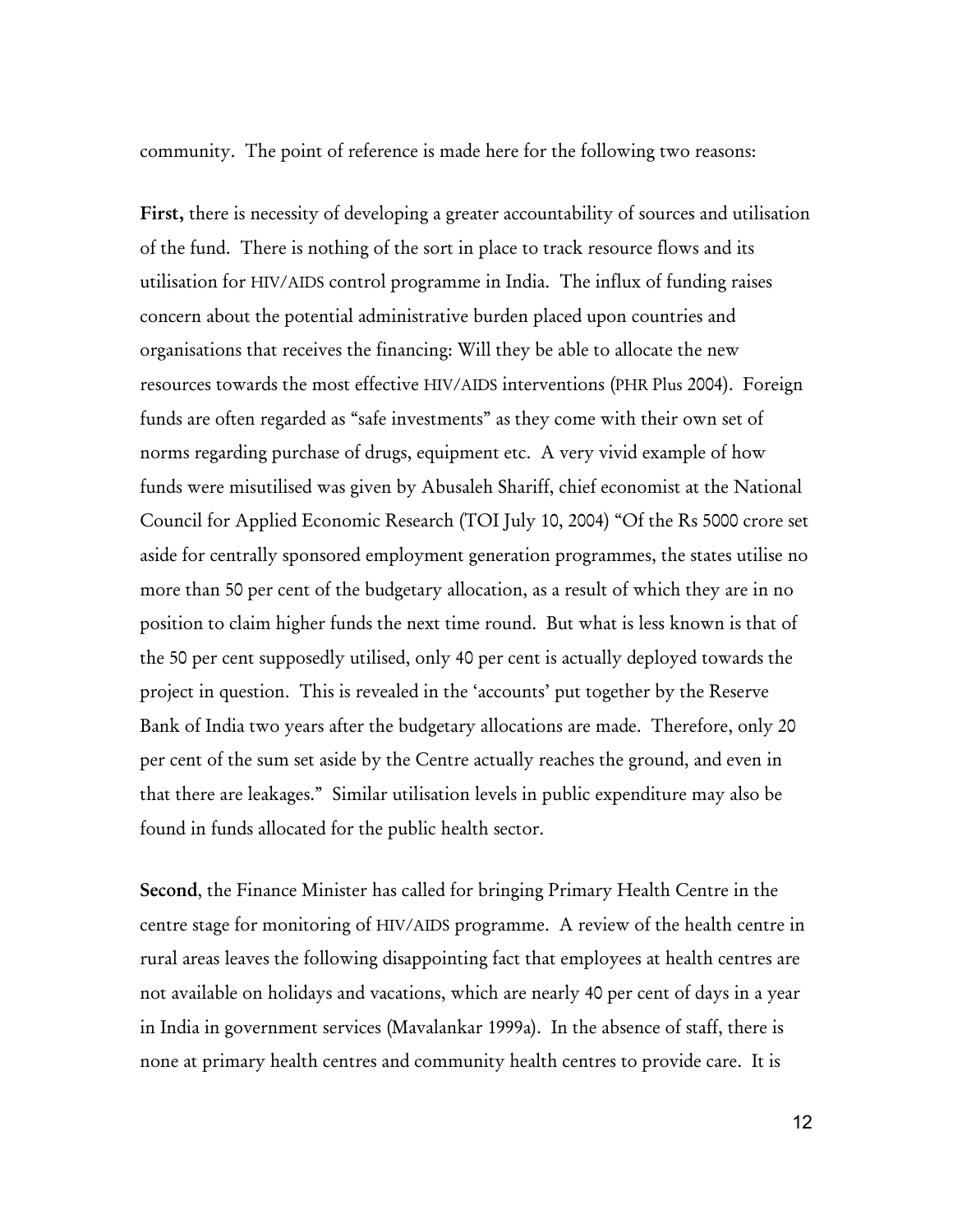estimated that only 52 per cent of staff of PHCs, located in villages, stay at the place of their postings (Mavalankar 1999). Rest of them prefers to stay in nearby towns from where they commute daily. There are evidences to show that staff members are irregular to health facilities on working days. The doctors and staff are found reluctant to work in rural areas owing to not only physical hardships but also owing to lack of professional growth opportunities. Further, often doctors are available at the health facility only for 3-4 hours on a working day (Mavalankar 1999). According to a research study (Gupta and Sankar 2003) unless the doctors seeing the patients explain or mention about ARV, there is no easy way for patients to even consider antiretroviral therapy. In order to address the challenge in service delivery model, the roles and responsibilities of health professionals needs to be redefined. HIV/AIDS sector requires extremely high sensitivity of the care providers owing to associated stigma issues (Bhat, Maheshwari and Saha 2004). An analysis of the NCMP on Health (Priya et.al. 2004) points that vertical programmes are becoming almost synonymous with primary health care while the general health services are allowed to deteriorate. The paper calls for clarity on the proportion of attention to be given to the family planning programme, the general health services and the disease control programmes. The Economic Survey 2004 released by Government of India just before the budget 2004-05, on referring to public health service delivery has pointed that the healthcare delivery system has created a paradoxical situation with a plethora of hospitals, but few located in areas of high morbidity (Economic Survey 2004).

## V. Tax holiday for setting up Rural Hospital

The Finance Minister in his budget speech has extended tax holidays on profits earned from setting up new hospitals with 100 beds or more in rural areas for five year under Section 80 IB. The purpose of introducing this incentive is to augment the supply of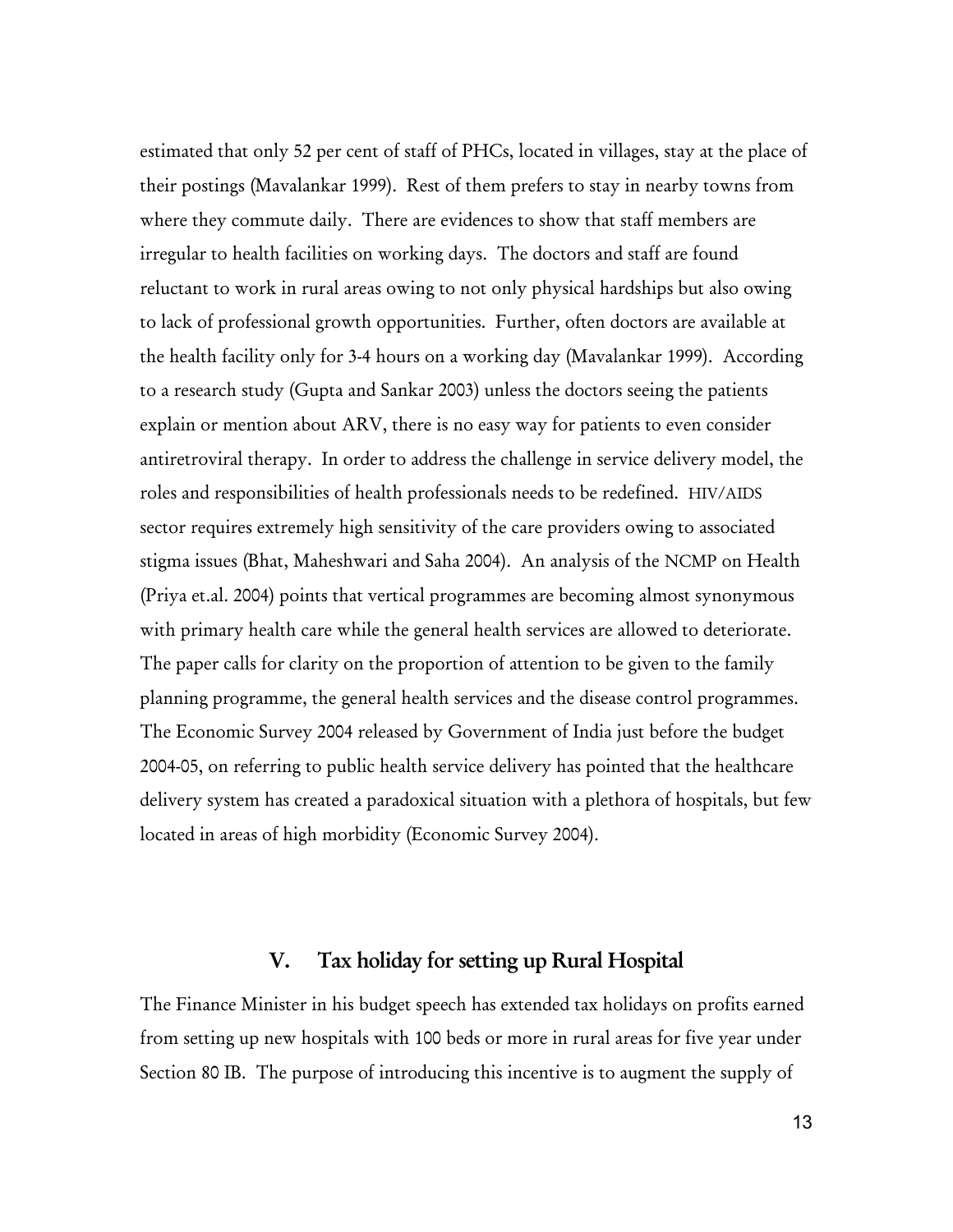good healthcare facilities in rural areas. The geographic distribution of hospital facilities in India is skewed towards the urban areas. There is, therefore, certainly need to increase the access to hospital care facilities in rural areas. Will this incentive have any impact? We have analysed the financial results, particularly profit before tax (PBT) of 139 private (listed and not-listed) hospitals during the period 2002. The result of the analysis is presented in the Table 4. Almost 50 per cent of existing hospitals are not paying any tax. About 40 per cent of hospitals during 2002 reported negative PBT and about 16 per cent had tax liability of less than Rs. 1 lakh, 22 per cent paid between Rs. 1 lakh and Rs. 10 lakh and only 12 per cent paid tax more than Rs. 10 lakhs during the year. In terms of incentives for setting up hospitals in rural areas this is not significant and tax incentive on profits earned has no meaning here as large numbers of hospitals in private sector are not paying taxes in any way.

| Table 4:          | Analysis of Revenue and Profit Before Tax of 139 Hospitals (Rs. in millions) |                   |     |  |
|-------------------|------------------------------------------------------------------------------|-------------------|-----|--|
| <b>Statistics</b> | Revenue                                                                      | Profit-Before-Tax | Tax |  |
| Sum               | 12333                                                                        | 815               | 456 |  |
| Average           | 89                                                                           |                   |     |  |
| Median            | 179                                                                          | ר ר               |     |  |

Source: Compiled from First Source Database, CMIE

Hence, the vital question here is for whose benefits is this tax holiday? The health sector is vulnerable to profit motive, information asymmetries are huge and markets can not decide, the tax incentives further promotes profit motive of healthcare providers. Through this policy we promote the idea of hospitals being profit centres. There are chances that such measures promote malpractices and extracting private benefits of control. These types of measures are susceptive to make the health delivery system vulnerable to inefficiency and malpractices. It is well known fact that most of transaction on services in hospitals are on cash basis and will not be influenced by this incentive. A large number of hospitals running on non-profit basis and through government aid are anyway not paying taxes. The budget could have looked at focusing extensively on public-private partnership and strengthening the development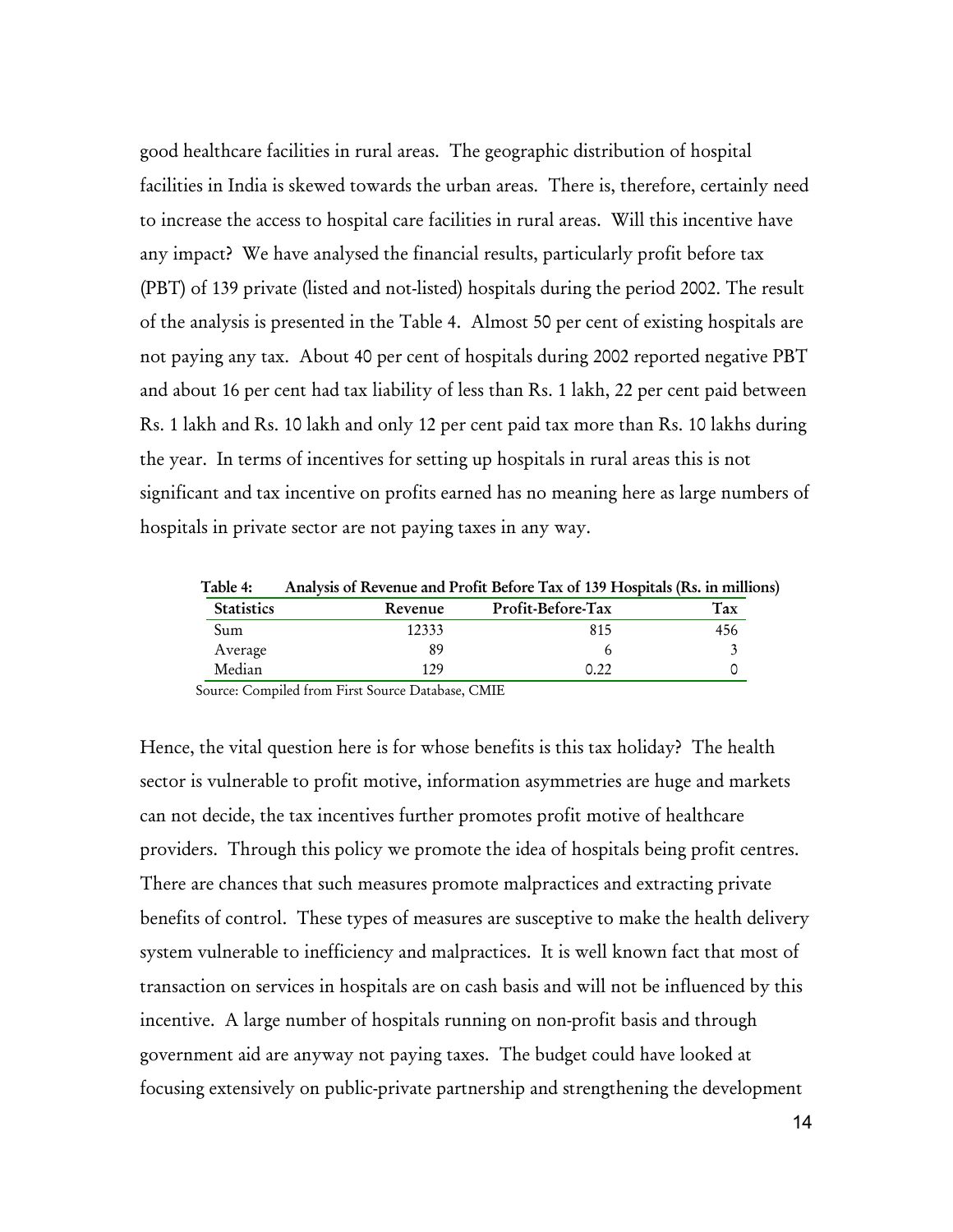of not-for-profit institutions in remote areas of the country. For-profits are not the solution.

## VI. Duty cut on medical equipment and ambulance

The budget has given several tax exemption and duty cut on medical equipments and ambulances. Some of them are fully exempt from custom and excise duty to several equipments used for the hearing impaired like talking books, braille computer terminals, braille writers and typewriters, assistive listening devices etc. Similarly crutches, wheel chairs, walking frames, artificial limbs, etc. for the disabled will also be fully exempted from custom duty. All ambulances will now attract a concessional excise duty of 16 per cent. Diagnostic kits for detection of all types of hepatitis are exempted from excise duty. These are welcome steps and in broad agreement with UPA government's priorities. However there is larger picture about the import of medical equipments. Data on medical equipment imports during last 13 years suggests that it has increased by about 25 per cent per annum. The total imports of medical equipments during 2003 have been in the range of about Rs. 150 billion. This is about 12 per cent of total private health expenditures (Bhat and Jain 2004b). The implications of these investments are not clear and will need further analysis in terms of its geographical distribution and utilisation. New economic policy, rapid influx of medical technology and a rising middle income class has led to huge increase in the private medical care expenditures. However, a sector which is supposed to be not so happy with the budget 2004-05 is the pharmaceutical sector. This sector is concerned not having adequate research funds and the patent regimen due to implementation of intellectual property rights is around the corner. For example, WHO in its World Health Report 2004 raised concern that some of the generic antiretroviral drugs made in India will fall under patent protection from 2005, when the World Trade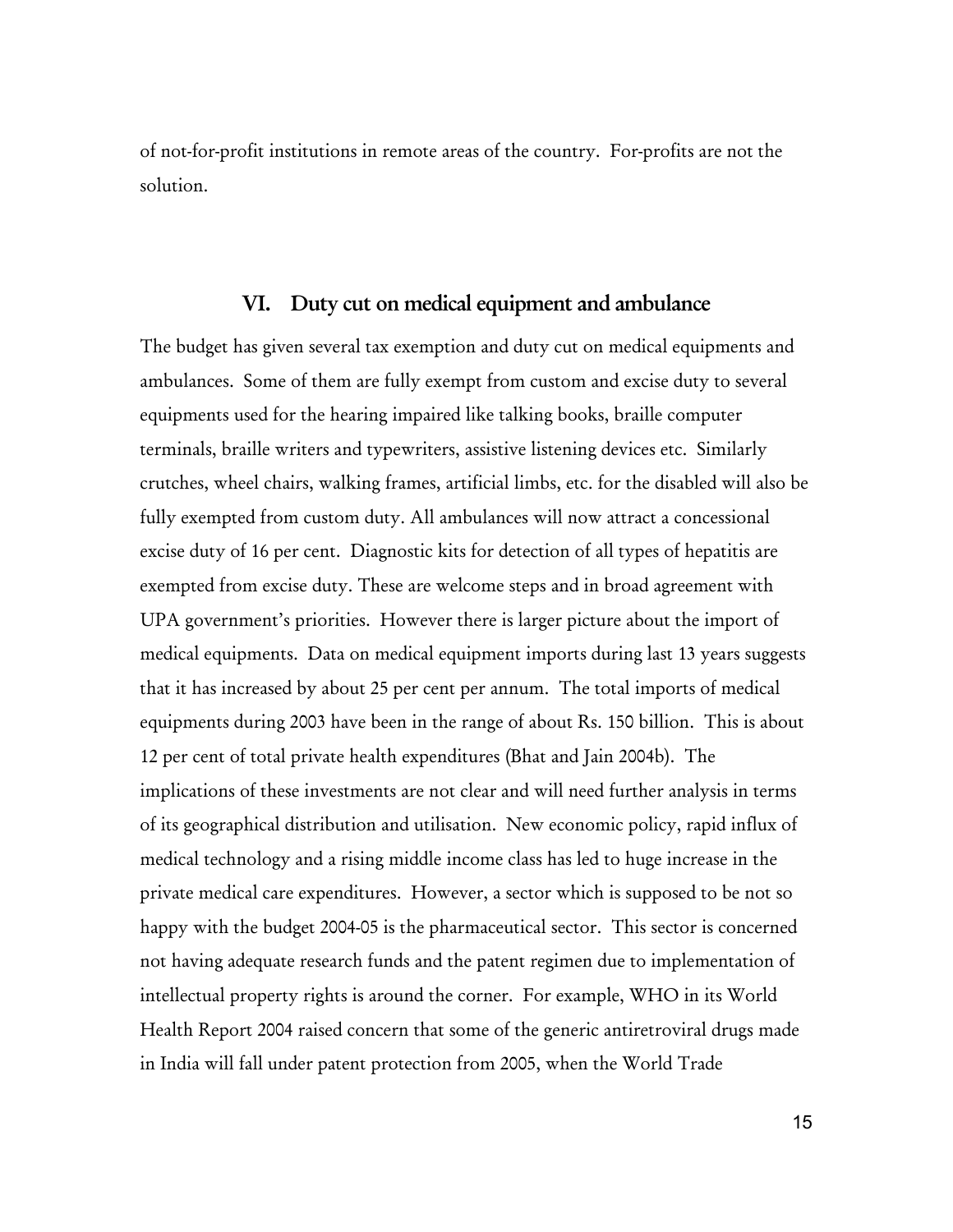Organisation agreements on TRIPS takes effect in India.

# VII. Steps ahead

Meeting the healthcare needs of population perhaps goes beyond the budget allocations. Given the growing complexities and challenges the health sector faces, reforms in this sector are inevitable. Reforms in health sector generally focus on making the health systems responsive through higher allocations and strengthening financial systems, ensuring local participation and public-private partnerships, and autonomy of health facilities. *Inter alia* it is through these reforms deficiencies in the health sector can be addressed. The reform process is also likely to help in developing strategies that ensure effectiveness and efficiency of resource use. However, the reform process makes some fundamental assumptions about the intrinsic organisational and professional commitment and availability of skilled and competent health care professional. Since development oriented human resource practices are powerful tools that commit health professionals to enhance the quality of care, we believe that health sector reforms should concentrate on human resource issues and practices more than ever before in the future.

One of the areas that need immediate attention in implementing the vision envisaged in the National Health Policy (NHP) is reforming existing institutional structure of the health care delivery system. The experience and number of studies suggest that the present structure has become dysfunctional as it has grown in size without giving due consideration to developing appropriate management structures to handle a large number of employees, fragmented the health care delivery system by creating operating islands without any mechanism of coordination and information sharing across departments and various offices involved in implementing the programmes, the

16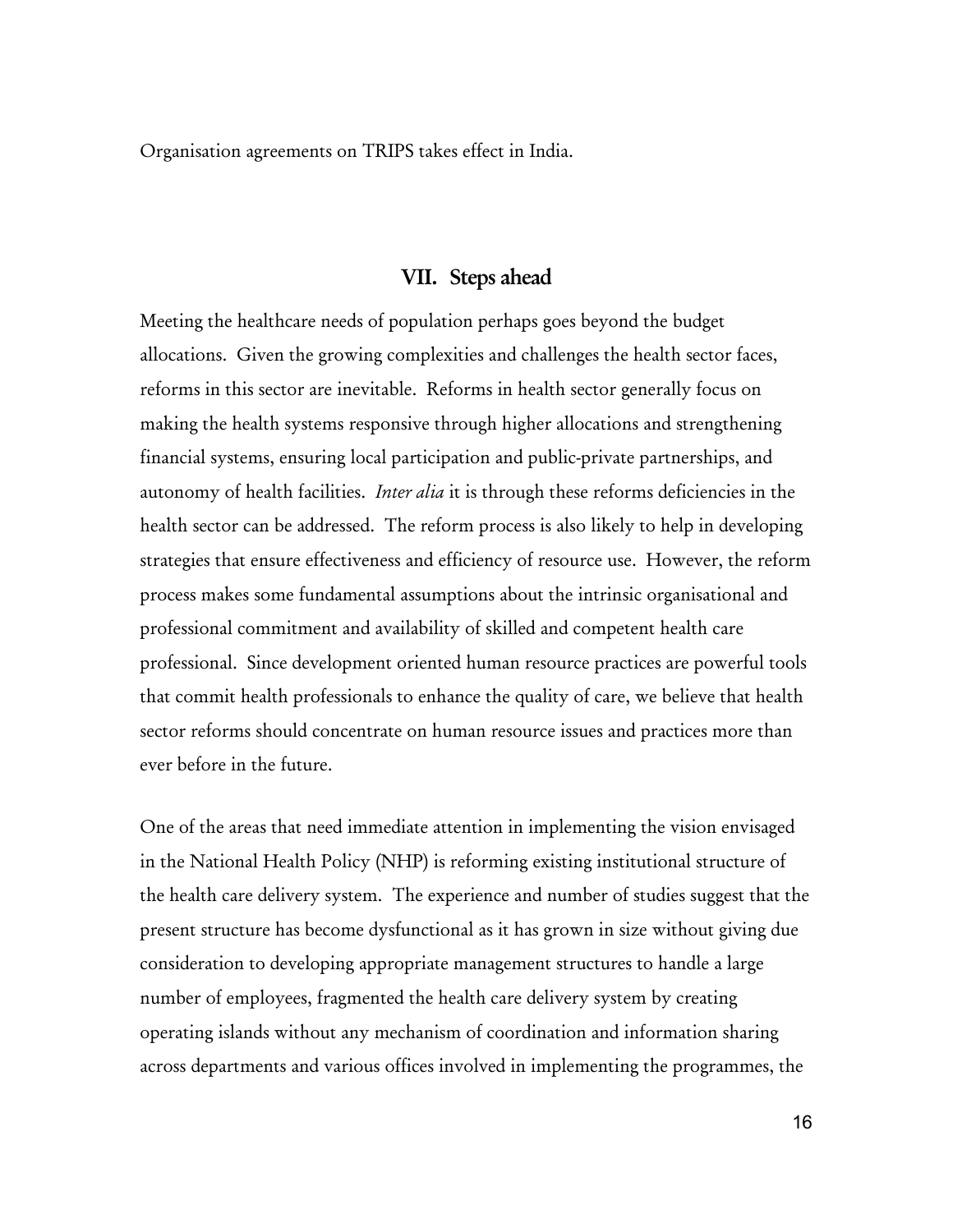structure is with broken hierarchy without any one assuming responsibility of performance or management of key resources, the system has remained less developed in terms of management systems (financial, personnel, logistics etc.) to implement programmes effectively and with greater degree of transparency. Without addressing some of these key institutional aspects in the health sector, the effective delivery remains rhetoric. The areas that particularly need attention are: reforming the structures through which we manage our health sector programmes, addressing issues in Centre-state-district relationship in health sector, strengthening of professional bodies and making them accountable, strengthening stewardship role of the government.

What needs to be done? Institutions lay down the rules and define the mechanisms to implement the health sector strategies. One of the areas the health sector reform strategies should focus on is developing and strengthening the institutional mechanisms and processes which would go long way in implementing the health sector programmes effectively. With the growing complexities of the health sector programmes and their management, the present institutional structure is considered not adequate to handle new tasks and many challenges that programme managers face. Also, the growth of private sector throws number of challenges before the government to steer the process of the development of these institutions in right direction through right kind of regulation and various other policy interventions. The health sector reform strategies should take into considerations that appropriate institutional structures are inevitable for the growth and development of the health sector. Some broad suggestions in this direction are as follows:

Public Health Commission: In order to address the Centre-State relationships in health effectively, the Government of India should set-up a Public Health Commission. The implementation of all central sponsored programmes (including

17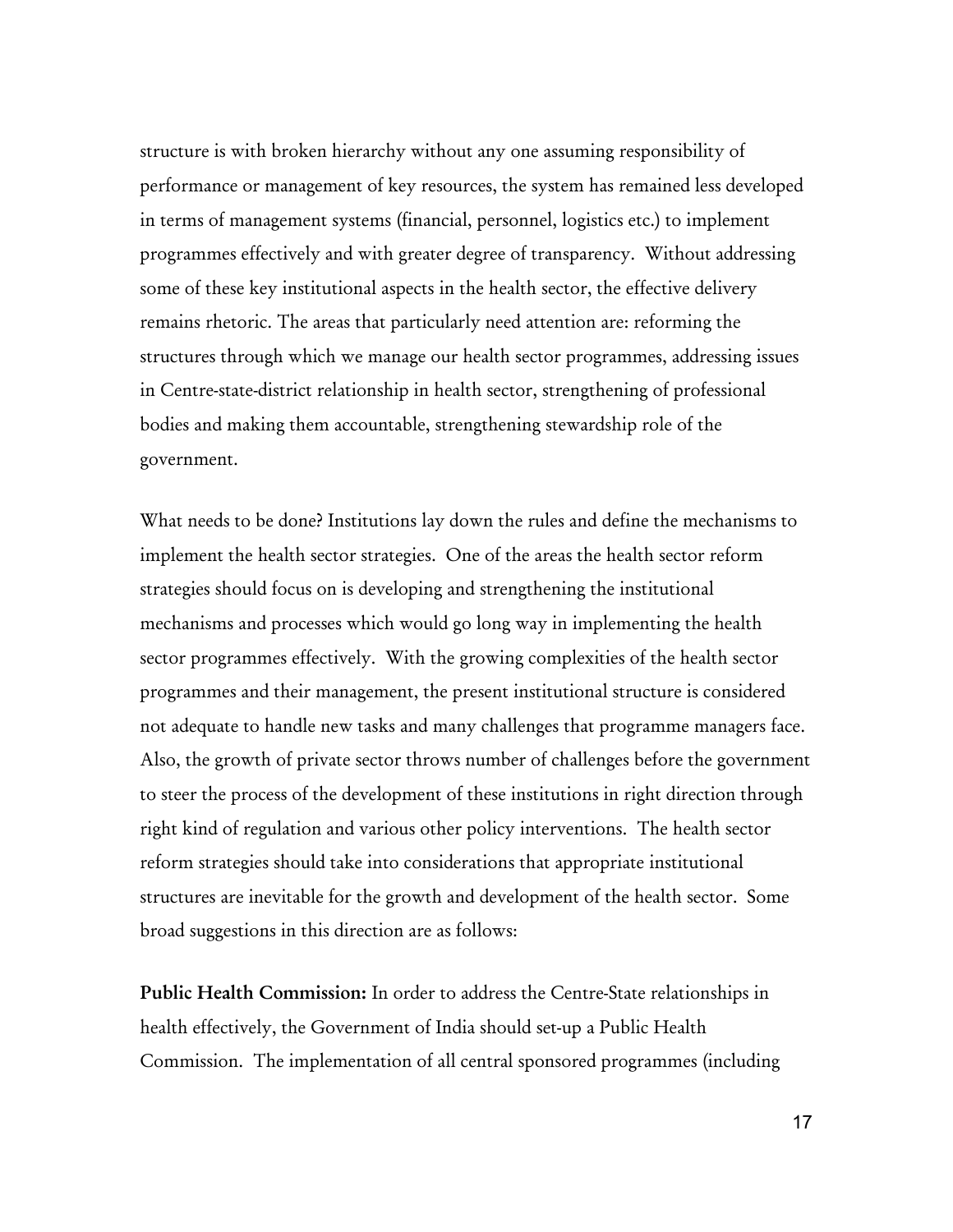family welfare programme) should be brought under the control of this commission. The MoHFW should play an active role of financing the programmes of this Commission and its programmes and let the provision be the responsibility of Public Health Commission. At present the functions of financing and provision, both, is responsibility of MoHFW. The Directorate of Health Services should become part of new Public Health Commission.

Redefine and reforming the role of Medical Council of India (MCI): The role of MCI over the years has got restricted to medical education. There has been no review of the functioning of the MCI. There has been dilution in its role to control the growing undesirables practices in the private health care sector. Some options are: divide the MCI into two parts: Medical Education Council of India and Medical Standards Council of India, or Create new Medical Standards Board, which should be responsible for setting standards for acceptable medical practice in the country. This Board should also be responsible for developing the process of accreditation and other processes ensuring healthy development medical practice. The Board should be responsible for continuing medical education programme and renewal of medical practice license of persons practicing medicine.

Health Sector Regulation Monitoring Committee: With the increasing private sector and liberalisation of insurance sector, regulations need to be strengthened. It is very important that in respect of Health Care Sector the Government may be urged to frame some sort of regulation for Hospitals, Practitioners, Nursing Homes, Labs, Drug Stores etc. There is need to set-up Health Sector Regulation Monitoring Committee which should have responsibility of ensuring that regulation get implemented and keep on examining various issues pertaining development of appropriate regulations on continuous basis. It must be taken note that regulations in health sector need continuous updating as the technology, practices and various characteristics change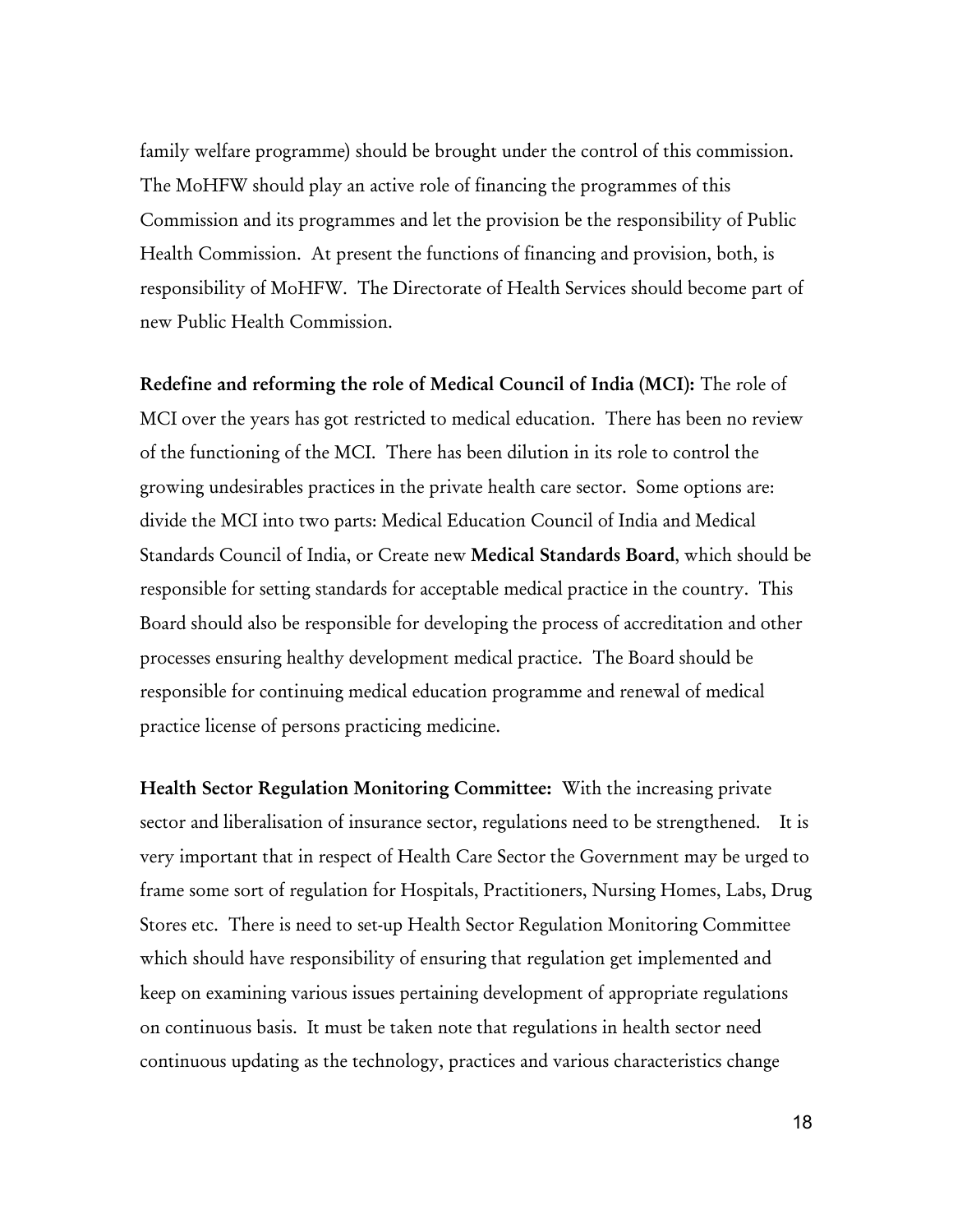continuously. We need mechanism in place which can handle these challenges. Such initiative should also go into the institutional mechanisms to strengthen these regulations.

Health Financing Policy: The way the programmes in health sector are financed will have important implications for the programmes and health sector performance. There are very few initiatives around to understand the complexities of health financing and policy in the health sector in India. Many initiatives in this area are primarily driven by external agencies policies and influences. The government should set-up Health Financing Unit within a national reputed Institute having capacities to undertake research, policy development, and dissemination work. One of the mandates of this unit should be to undertake studies to develop appropriate framework to discuss and debate social health insurance mechanisms, community based financing schemes and insurance mechanisms developed by self-help groups and community based organisation.

Hospital Management Board: The government should bring out a hospital strategy paper to define the role of public hospitals in India. There is need to make these institutions more autonomous so that they can play their role effectively. Many states in India are developing institutional mechanism of societies to address some of the autonomy issues. In order to channel their activities and steer the process of their development, each state should constitute the Hospital Management Board. These Boards will have responsibility of managing these institutions and ensure they meet the public health goals. Among other things these Boards will also look into the question of augmenting the resources and will be responsible to the government in the states. The government should at the national level also constitute a similar board which will develop appropriate strategies for the hospital sector in India. Over the period these Boards in States should also become responsible for making budgetary allocations to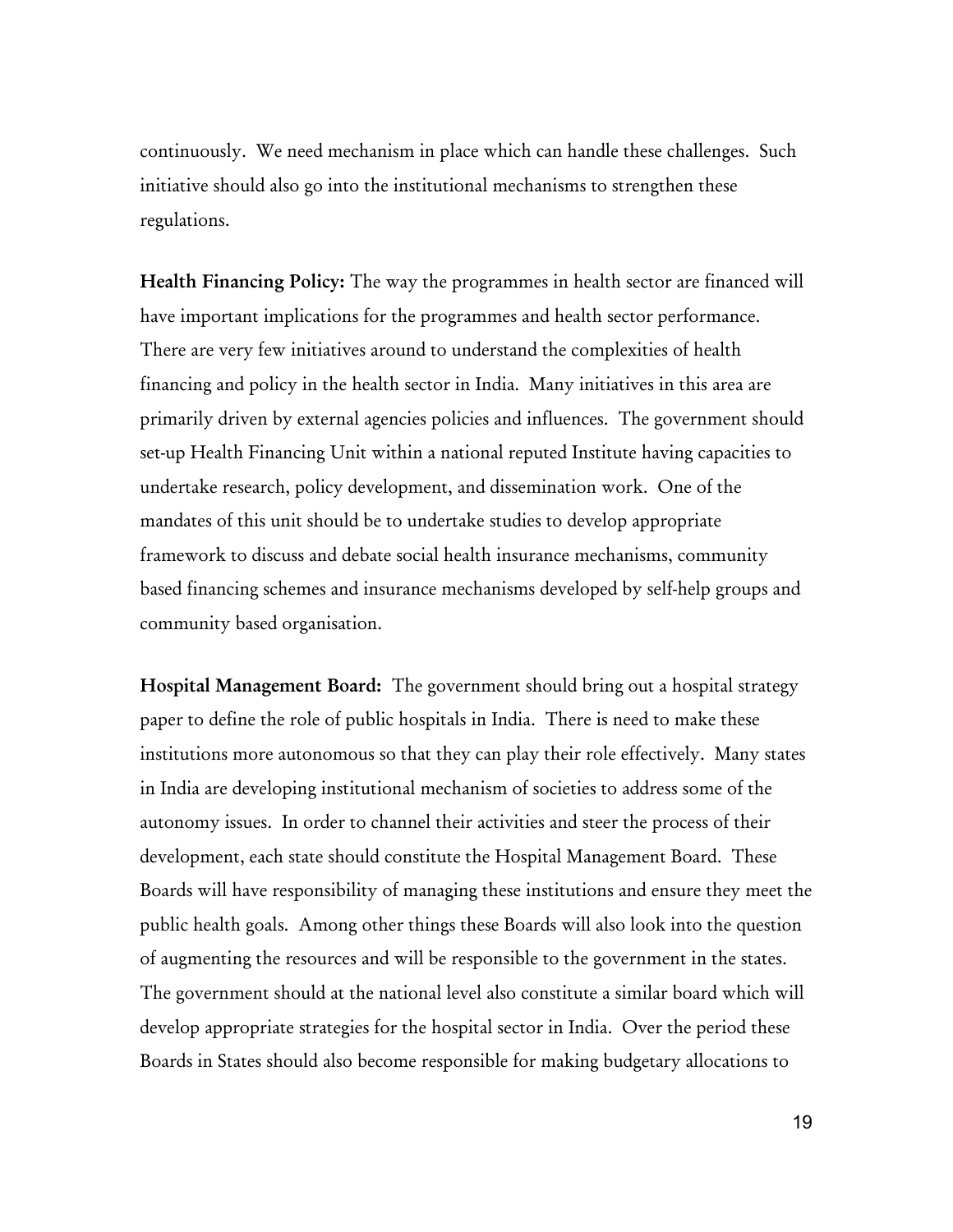the hospitals.

Strategies to protect poor from high medical costs: The government has now privatized the insurance sector and we may have soon number of insurance companies which would provide the health insurance products. We know that people belonging to lower income groups would be left out in the process and will suffer because of high medical costs. In view of these the Government should take proactive steps to reform the public healthcare delivery system so that it caters to the poor better. The Government should develop the strategies to encourage the community based financing mechanisms. Developing capacities and possible models (including management structures) in this area to manage such programme should be a priority. The private health insurance companies should be required to allocate some resources towards this. Similarly NGOs should also be encouraged to develop in collaboration with the State Governments suitable benefit schemes for rural masses and poor. There are number of experiences of NGOs which have successfully implemented such schemes in different places. The Centre/State Governments should devise new schemes on the basis of experience gained from the implementing agencies, NGOs etc. There is need to look into current subsidies and incentives in health sector and should ensure that they are fairly distributed to the poor and vulnerable groups of population. For example, present tax incentives for buying voluntary health insurance benefits only people belonging to upper income groups. This subsidy should be redistributed to the poor.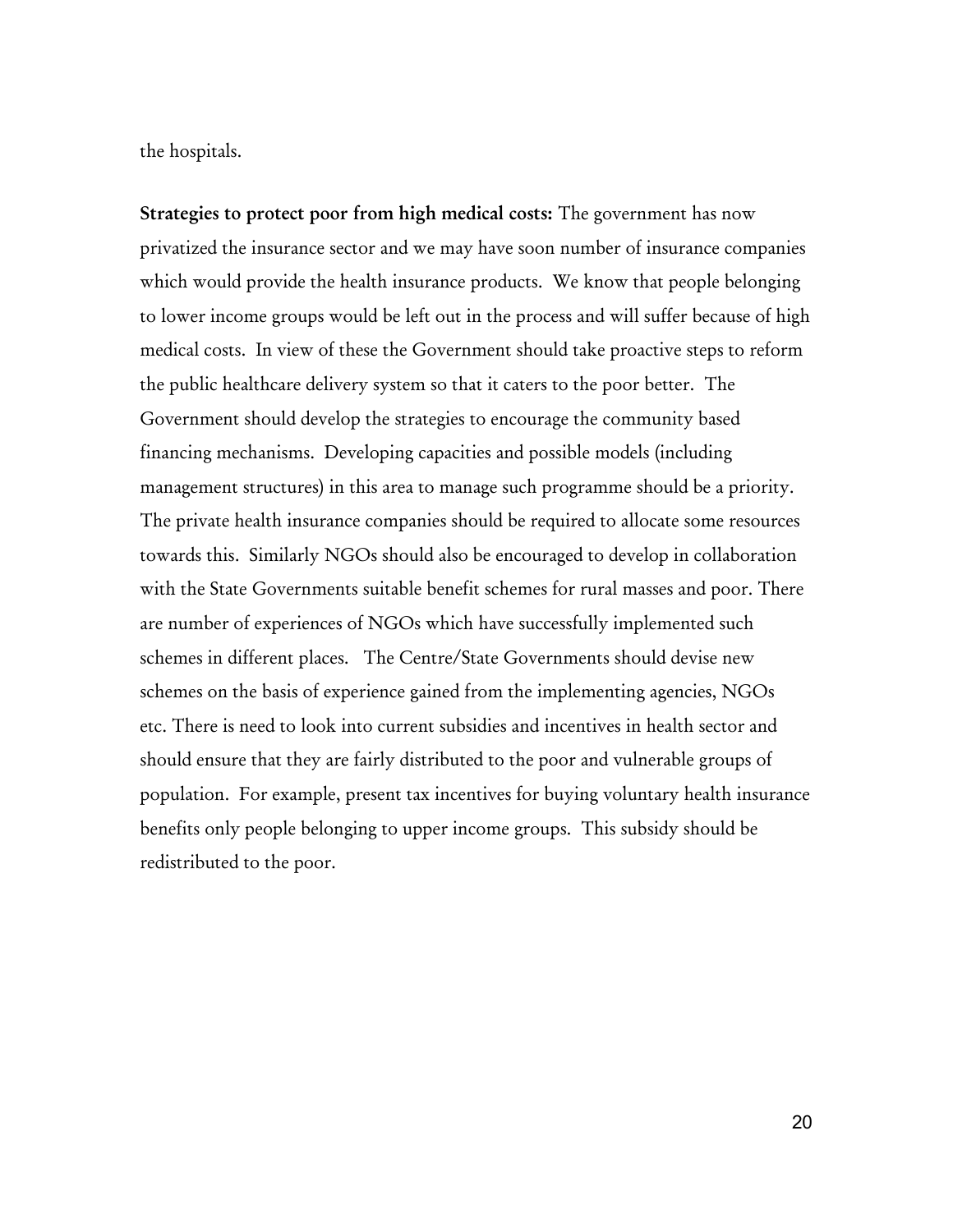## References

- 1. Ahuja (2004). Health Insurance for the Poor; Economic and Political Weekly, Vol 39, No28, July 10, 2004
- 2. Bhat R, Maheshwari SK, Saha S (2004). Treating HIV/AIDS Patients in India with Antiretroviral Therapy: A Management Challenge; Working paper No. 2004-06-03 Indian Institute of Management Ahmedabad
- 3. Bhat R, Jain N (2004a). Analysis of Public Expenditure on Health using State Level Data; Working Paper No. 2004-06-08 Indian Institute of Management, Ahmedabad
- 4. Bhat R, Jain N (2004b). Time Series Analysis of Private Healthcare Expenditures and GDP: Cointegration Results with Structural Breaks; Working paper No. 2004-05-10 Indian Institute of Management, Ahmedabad
- 5. Bhat R (1999). Characteristics of private medical practice in India: a provider perspective; Health Policy and Planning; 14(1): 26-37
- 6. Bhat R (1996). Regulation of the Private Health Sector in India. International Journal of Health Planning and Management 11: 253-74
- 7. Duggal R, Amin S (1989). Cost of Health Care: A Household Survey in an Indian District. Bombay: The Foundation for Research in Community Health
- 8. Economic Survey (2004). Ministry of Finance; Government of India
- 9. Gupta I, Sankar D (2003). Treatment-seeking Behaviour and the Willingness to Pay for Antiretroviral Therapy of HIV positive patients in India; World Bank publication.
- 10. IRDA (2002-03). Annual Report
- 11. Jajoo U, Bhan A (2004). Jowar Rural Health Insurance Scheme: In the Spirit of Sarvodaya; Economic and Political Weekly; Vol 39 No. 28 July 10, 2004
- 12. Jessani A, Anantharam S (1989). Private Sector and Privatisation in the Health Care Services. Bombay: The Foundation for Research in Community Health
- 13. Kar (2004). Refining Care; Asia Insurance Post; April 2004
- 14. Mavalankar D (1999). 'Human Resources Management: Issues and Challenges'. In: Implementing a Reproductive Health Agenda in India*:* The Beginning. New Delhi: Population Council. Pp 179-200
- 15. Nandraj S, Khot A (2003). Accreditation System for Health Facilities: Challenges and Opportunities; Economic and Political Weekly; Vol 38 No. 50, December 13, 2003
- 16. PHR plus (2004). Using the National Health Account Sub analysis to Track Resource Flows for HIV/AIDS; Abt Associates Inc. June 2004
- 17. Priya R et.al. (2004). CMP on Health; Making India World Class; Economic and Political Weekly, Vol 39, No27, July 3, 2004
- 18. Ranson, MK (2003). Community-based Health Insurance Schemes in India: A Review; National Medical Journal of India, 16(2): 79-89
- 19. UNAIDS (2004). Report on Global AIDS Epidemic
- 20. Visaria P, Gumber A (1994). Utilisation and Expenditure on Health Care in India: 1986-87. Gujarat Institute of Development Research, Gota, Gujarat